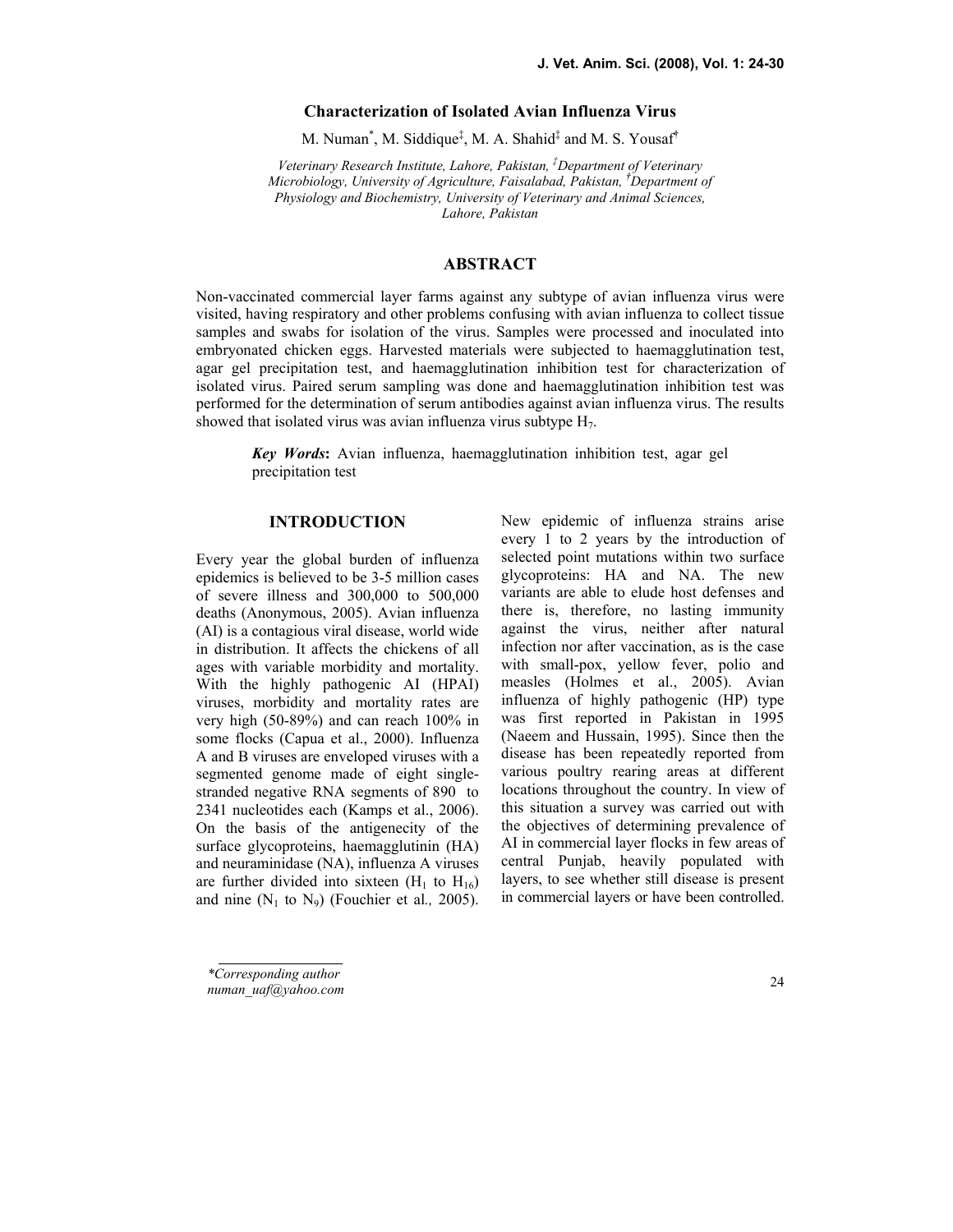## **MATERIALS AND METHODS**

#### Collection and Processing of Samples

The study was carried out in few areas of Punjab (including Faisalabad, Toba Tek Singh, Kamalia, Pir Mahal, Arifwala, Sahiwal, Sammundri, and Rajana), Pakistan, from December 2004 to February 2005. Cloacal swabs, faecal samples and morbid tissues were collected from typical diseased birds showing signs and symptoms of disease, and immediately dipped in the glycerol medium for transportation then shifted to  $-20^{\circ}$ C for freezing in the laboratory. Acute phase serum samples were taken soon after onset of clinical signs and convalescent phase serum samples were collected 2 to 4 weeks later.



Figure 1 Petechial haemorrhages in the mucosa of proventriculus in poultry

A total of 14 suspected farms were visited. Ten samples (including cloacal/faecal swabs and tissue samples) were collected from each farm. Frozen cloacal/faecal swab/samples were thawed and centrifuged at 3000 rpm for 15 minutes, supernatant was collected. Frozen tissues were thawed and grinded in a sterile pestle and mortar with sterilized sand and a 10% suspension with transport medium were made. Homogenate was centrifuged at 3000 rpm for 15 minutes and supernatant was collected. To check bacterial and fungal contamination, antimicrobials were added in the supernatant.

Polyvalent serum for detection of nucleocapsid protein (NP) of avian influenza virus (AIV) field isolate as well as known AIV antigen for positive control were obtained from National Agricultural Research Centre (NARC), Islamabad. Avian influenza virus subtypes  $H_7N_3$  and  $H_9N_2$  as well as specific antisera against these subtypes were also obtained from NARC in the project of Food and Agriculture Organization (FAO).

## Test Procedure

Nine-day-old embryonated chicken eggs (not vaccinated against any type of AIV) were procured form Poultry Research Centre, University of Agriculture, Faisalabad, Pakistan. These eggs were inoculated and allanto-amniotic fluid (AAF) was harvested (Anonymous, 2002). Typing was done on the basis of NP of the virus. For this purpose agar gel precipitation test (AGPT) using 0.9% nobel agar containing 8% NaCl in phosphate buffer saline (Beard, 1978). Haemagglutination inhibition (HI) test was conducted for each AGPT positive AAF to confirm subtype of the virus using specific antisera against  $H_7N_3$  and  $H_9N_2$  subtypes (Olsen et al., 2003).

# RESULTS AND DISCUSSION

In the present flocks, under study, pattern of the disease, signs and symptoms and postmortem observations were indicative of a disease complex of various pathogens such as Newcastle disease (ND), infectious bronchitis (IB), coryza, and AI. The infected flocks were treated with heavy doses of broad-spectrum antibiotics like quinolone, gentamycine, penicillin, chloramphenicol etc. but none of these medicines was effective against the disease agent. Affected flocks had been vaccinated against ND,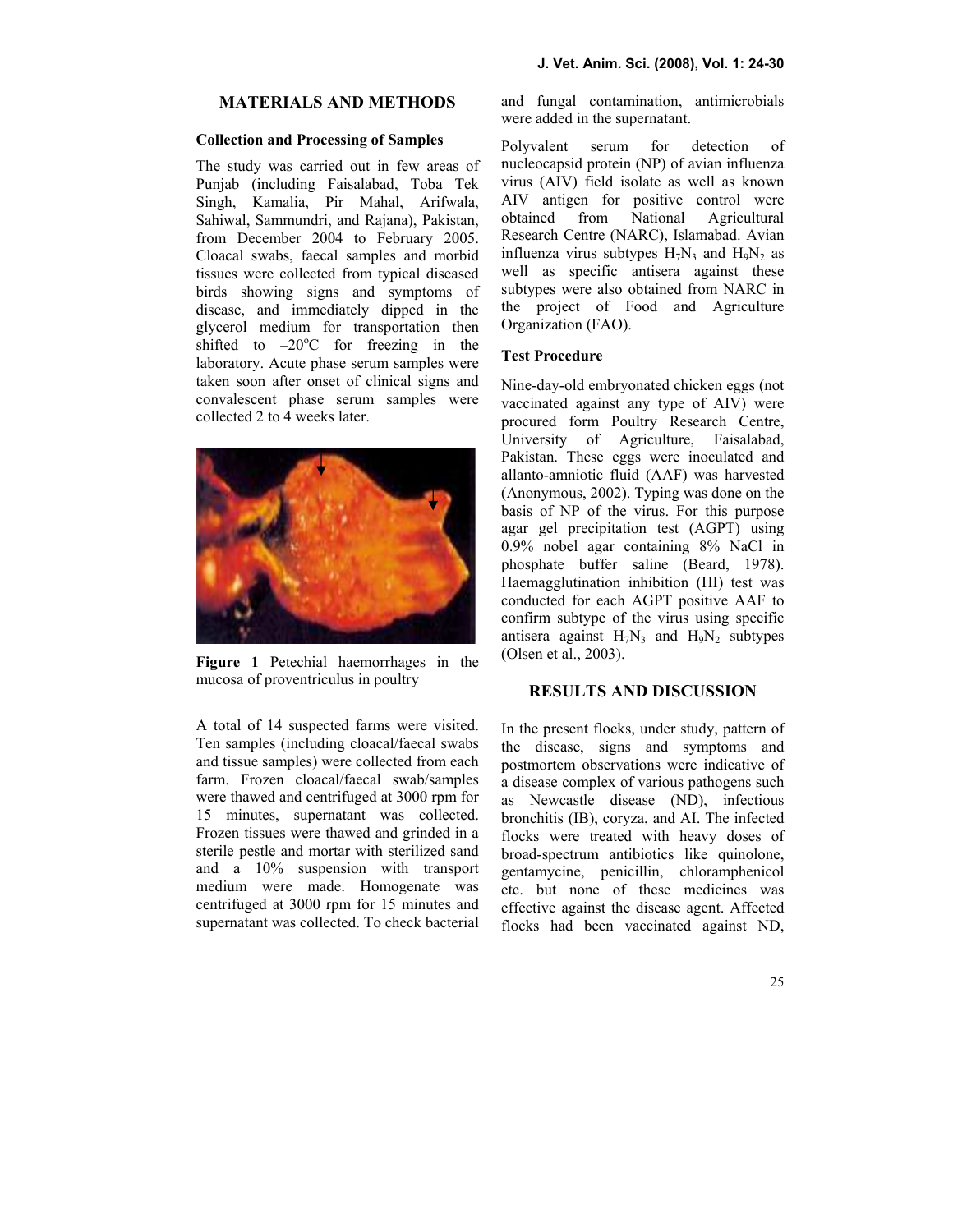infectious Bursal disease (IBD) and hydropericardium syndrome (HPS), all measures to control this disease were failed. It was noted that majority of those farms were seropositive which had a loose biosecurity practices at their farms.

Birds of the farms under consideration reflected abnormalities including coughing, sneezing, lacrimation and hens showed decrease in egg production. In few of the farms, birds showed huddling, ruffled feathers, depression, decreased activity and decreased feed and water consumption. Birds reflected a variety of lesions including swelling of the head, face, upper neck and feet as a result of subcutaneous oedema. Periorbital oedema and cyanosis of combs and wattles were also seen in many of the birds. Necrotic foci were also present in some of the affected birds. Haemorrhages on legs and in the mucosa of the proventiculus were also noticed in few of the dead birds (Figure 1).

Three eggs were used for each inoculum prepared from each farm. A total of 4 isolates showing haemagglutination (HA) activity with the chicken red blood cells (RBCs) were obtained and 3 passages in the eggs were taken from each sample to avoid giving false negative results, as in the experiments conducted by Khawaja et al. (2005) there were four isolates which could not be recovered in the 1st or in the 2nd passages but isolated in their 3rd passages (Table 1). These findings are also supported by Cox and Kawaoka (1998) who demonstrated that most type A influenza viruses that are originally isolated in eggs will grow well in the allantoic cavity after one or two passages.

The positive samples by HA test, were tested to confirm type of the virus by agar gel precipitation (AGP) test using AIV polyvalent antiserum and only one sample of Sammundri area was found positive by this test, showing precipitation band between the wells containing AI virus polyvalent serum and the virus test sample. These results were also supported by the findings of Naeem and Hussain (1995) and Naeem et al. (1999) in the chickens and in wild birds by Khawaja et al. (2005).

Haemagglutination inhibition test on the harvested fluid was conducted on AAF to confirm subtype of the virus using reference antisera against  $H_7N_3$  and  $H_9N_2$  subtypes. Positive HI results were shown only by the specific serum against  $H_7N_3$ . Specific serum against  $H_9N_2$  was unable to inhibit HA activity of the virus. Furthermore, the fluid was also tested against ND specific serum to detect contamination of this fluid by ND virus, as similar signs and symptoms are produced by ND virus infected birds and ND virus also exhibits HA activity to chicken RBCs. Specific serum against ND virus was unable to inhibit HA activity of the AAF of isolate of Sammundri area. These results were in agreement with the findings of Palmer et al. (1975); Muhammad et al. (1997); Guo and Cheng (1999); Naeem et al. (1999); Muhammad et al. (2001); Bano et al. (2003) and Khawaja et al. (2005).

In this study the 1st harvested allantoic fluid of  $H_7$  was having HA activity upto only 1st well (1:2) of serial two-fold dilution of the fluid. In 2nd passage the HA activity boosted upto the 4th well (1:16) and in the 3rd passage it was upto 9th well (1:512). Naeem and Hussain (1995) found HA activity of  $H_7N_3$  isolate upto 9th well having a titre of 512 in the 1st passage and isolated subtype belonged to the HP subtype of the AIV. This difference of HA activity might be due to severity of the  $H_7$  subtype more than that of this isolated  $H_7$  subtype, because HP AI virus subtypes replicate at a very high speed than that of mildly pathogenic (MP) subtypes and ultimately having more titre. These findings suggested that the isolated subtype might be belonging to the MP subtype of the AIV. Similar findings have also been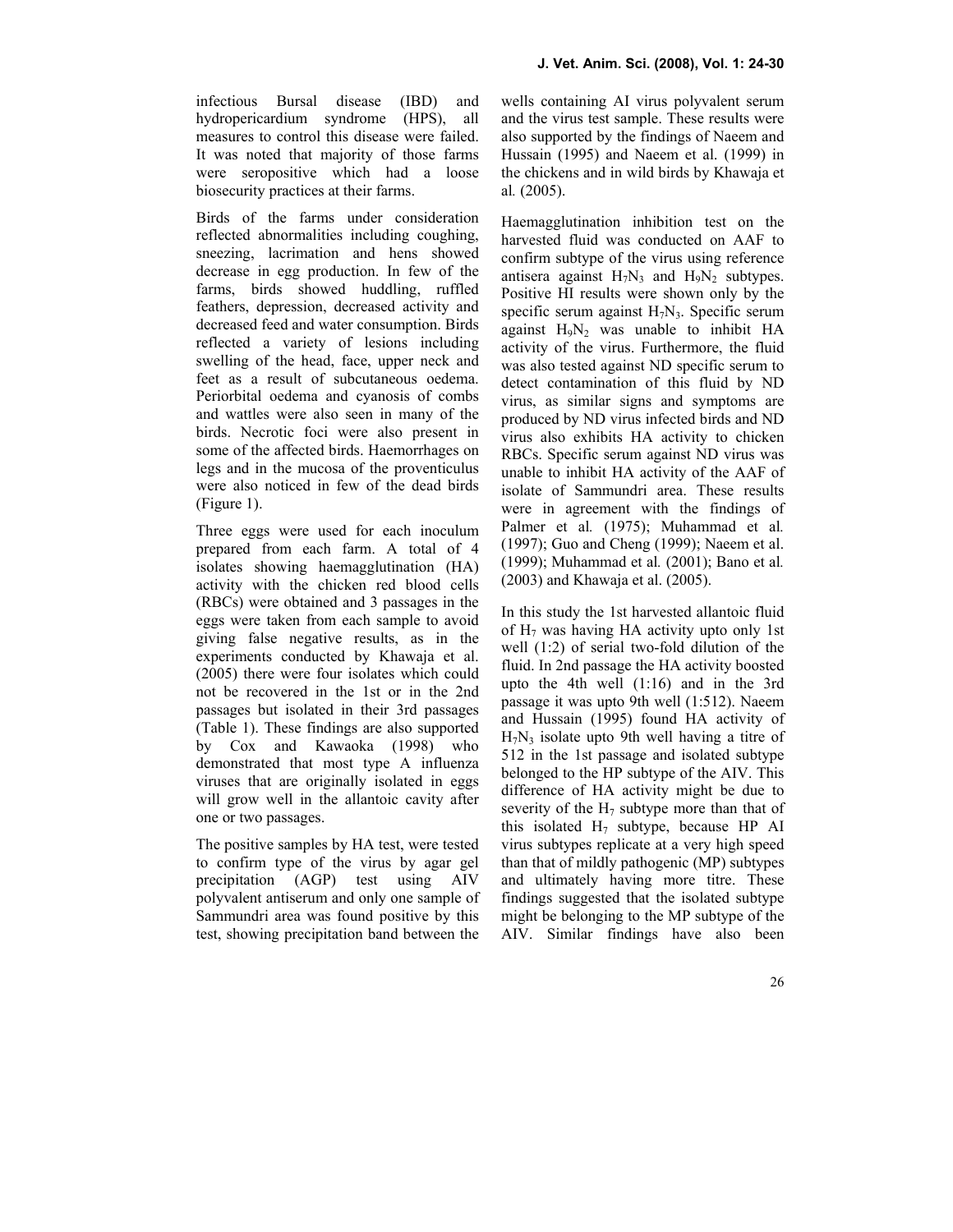documented by Cox and Kawaoka (1998) and Swayne and Halvorson (2003). The outbreaks in Pennsylvania during 1983- 1984, in Mexico during 1994-1995, and in Italy during 1999-2000 showed that HP AI could emerge from MPAI outbreaks. In these instances, HPAI emerged after MPAI  $H<sub>5</sub>$  or H7 viruses circulated widely in susceptible poultry flocks for several months as described by Halvorson et al. (1998). This illustrates the need for prompt responses to MP AI outbreaks. Prevention and control of mild influenza outbreaks are the most important steps to prevent outbreaks of HPAI.

Paired serum samples were subjected to HI test to see the difference in the titres of antibodies against AI. Sample of Sammundri area showed more than four fold increase in the serum antibodies as compared to the first serum sampling, while other seropositive flocks by the first sampling were not having such pattern. These results suggested that seroconversion had taken place for AIV subtype  $H_7$  and birds were suffering from infection by AI. Furthermore, the deaths of about 3,000 birds out of 30,000 flock size within 36 hours and signs and symptoms also gave strong evidence of outbreak of AI. Naeem et al. (2003) observed same pattern of seroconversion to  $H_9N_2$ , and for  $H_7N_2$ similar results have been found by Smith et al. (1980), similar recommendations to declare AI infection have also been found by Anonymous (2002).

The other non-vaccinated flocks which exhibited various titres of antibodies against AI indicated that in the past infection with AIV occurred but it remained un-noticed by the farmer and the concerning authority. These results are supported by the findings of Halvorson et al. (1992). They described that although there were not any clinical signs of AI but birds were giving positive results during routine serological monitoring. Might be virus attack to these flocks (seropositive flocks but not seroconverted), was of MP virus subtype, having no severe mortality but with a marked decrease in egg production. Warner et al. (2003) detected antibodies against  $H_7$  as well as isolated  $H_7$ of low pathogenic (LP) type from the affected flock of turkey. Similar results have been found in layer flocks in the present research work. Usually by 4 weeks after the initiation of the infection, virus can not be detected. This might be the reason of not isolation of the virus from remaining seropositive flocks, as their serum antibody levels against  $H_7$  and/or  $H_9$  were also low suggesting infection occurred much before the sampling done and at present their antibodies might be catabolized, so having low antibody titres. This statement was supported by the findings of Swayne and Halvorson (2003).

The other three isolates showing positive results in the HA test and negative in the AGP test were subjected to HI test using hyperimmune serum against ND virus. The results of HI test showed that out of these three isolates, two were of ND origin. Similar findings for the presence of ND virus, have been found by Rauf et al. (1986) in doves, parrots and quails, Singh et al. (1989) in pigeons and Arshad et al. (1994) in doves, parrots and quails, while remaining one isolate indicate either non-specific results or the presence of some haemagglutinating agents other than ND virus and AIV. The same has also been observed in captive birds by Ashton and Alexander, (1980) and in wild birds by Arshad et al. (1994).

In Thailand there is strong association between the  $H_5N_1$  viruses and the abundance of free-grazing ducks and, to a lesser extent, native chickens and cocks. This is a critical factor in HP AI persistence and spread (Gilbert, 2006). Poorly controlled movement and lack of biosecurity caused AI to become endemic in some poultry populations, especially in Europe and few areas of Asia (Stubbs, 1948).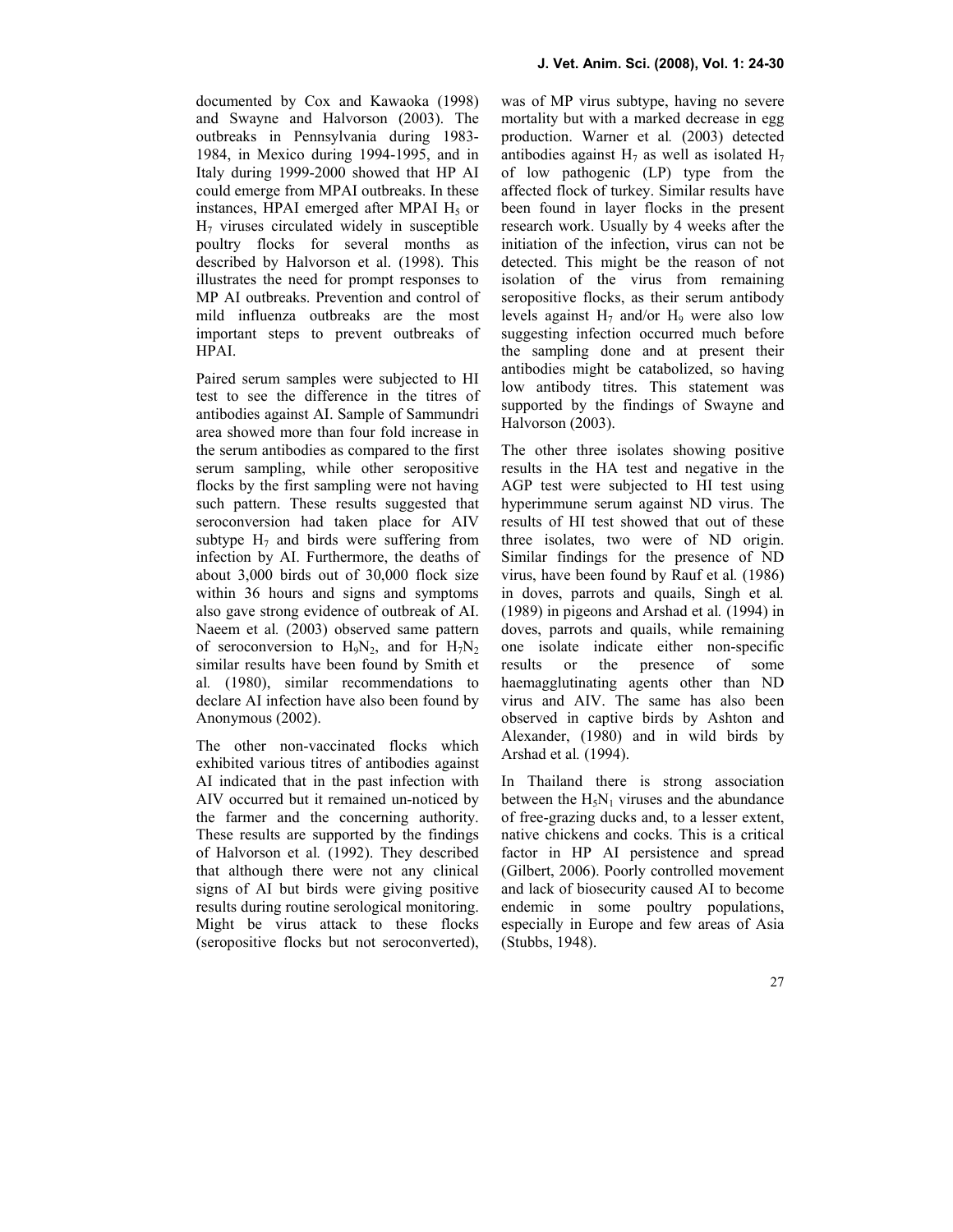Vaccinated flocks cannot be considered influenza virus-free, but the use of vaccine typically reduces the amount of virus shed in experimentally vaccinated and challenged birds, thereby reducing shedding and potential transmission of the virus to other birds (Halvorson, 1987).

Table 1 Virus detection at passage level in various flocks

| Farm                                       | Virus detection at passage (P) |                |                  |
|--------------------------------------------|--------------------------------|----------------|------------------|
| No.                                        | Levels                         |                |                  |
|                                            | P <sub>1</sub>                 | P <sub>2</sub> | P <sub>3</sub>   |
|                                            |                                |                |                  |
| $\sqrt{2}$                                 |                                |                |                  |
| $\begin{array}{c} 3 \\ 4 \\ 5 \end{array}$ |                                |                | 4                |
|                                            |                                |                |                  |
|                                            |                                |                |                  |
| 6                                          |                                | $^+$           | -+               |
| $\overline{7}$                             |                                |                |                  |
| 8                                          | $^+$                           | $^{++}$        | $^{\mathrm{++}}$ |
| 9                                          |                                |                |                  |
| 10                                         |                                |                |                  |
| 11                                         |                                |                |                  |
| 12                                         |                                |                |                  |
| 13                                         |                                |                |                  |
| 14                                         |                                |                |                  |

In this scenario, the earlier identified presence of  $H_9N_2$  and  $H_7N_3$  in poultry in this country and in other countries in the region, poses a continuous threat for the emergence of more pathogenic strains of both avian and/or human influenza viruses. For this purpose there is a constant need to carry out a coordinated surveillance for influenza viruses both in birds and humans in the country.

### **REFERENCES**

Anonymous, 2002. Global influenza programme. In: WHO Animal Influenza Manual, Department of Communicable Disease Surveillance and Control, Review. pp: 15-64.

- Anonymous, 2005. Centers for disease control. Prevention and control of influenza recommendations of the advisory committee on immunization practices (ACIP). MMWR, 54: 1-40.
- Arshad, M., A. R. Rizvi, M. Naeem, H. Afzal, and S. U. Rehman. 1994. Newcastle disease virus in feces of doves, parrots and quails. Pakistan Veterinary Journal, 14: 132-134.
- Ashton, W. L. G. and D. J. Alexander. 1980. A two year survey on the control of the importation of captive birds into Great Britain. Veterinary Record, 6: 80-83.
- Bano, S., K. Naeem and S. A. Malik. 2003. Evaluation of pathogenic potential of avian influenza virus serotype  $H_9N_2$  in chickens. Avian Diseases, 47: 817- 822.
- Beard, C. W. 1978. Avian influenza antibody detection by immunodiffusion. Bulletin WHO, 42: 799-806.
- Capua, I., F. Mutinelli, M. A. Bozza, C. Terregino, and G. Cattoli. 2000. Highly pathogenic avian influenza  $(H_7N_1)$  in ostriches (Struthio camelus). Avian Pathology, 29: 643- 646.
- Cox, N. J. and Y. Kawaoka. 1998. Orthomyxoviruses: Influenza. In: Topley and Wilson. L. Collier, A. Balows, M. Sussman and B. W. Mahy (ed). In: Microbiology and Microbial Infections,  $9<sup>th</sup>$  (ed). Oxford University Press, Inc., New York. pp: 385-433.
- Fouchier, R. A. M., V. Munster, and A. Wallensten. 2005. Characterization of a novel influenza A virus haemagglutinin subtype  $(H_{16})$ obtained from black-headed gulls. Journal of Virology, 79: 2814-2822.
- Gilbert, M. 2006. Free-grazing ducks and highly pathogenic avian influenza. Thailand. Emergent Infectious Diseases, 12: 227-234.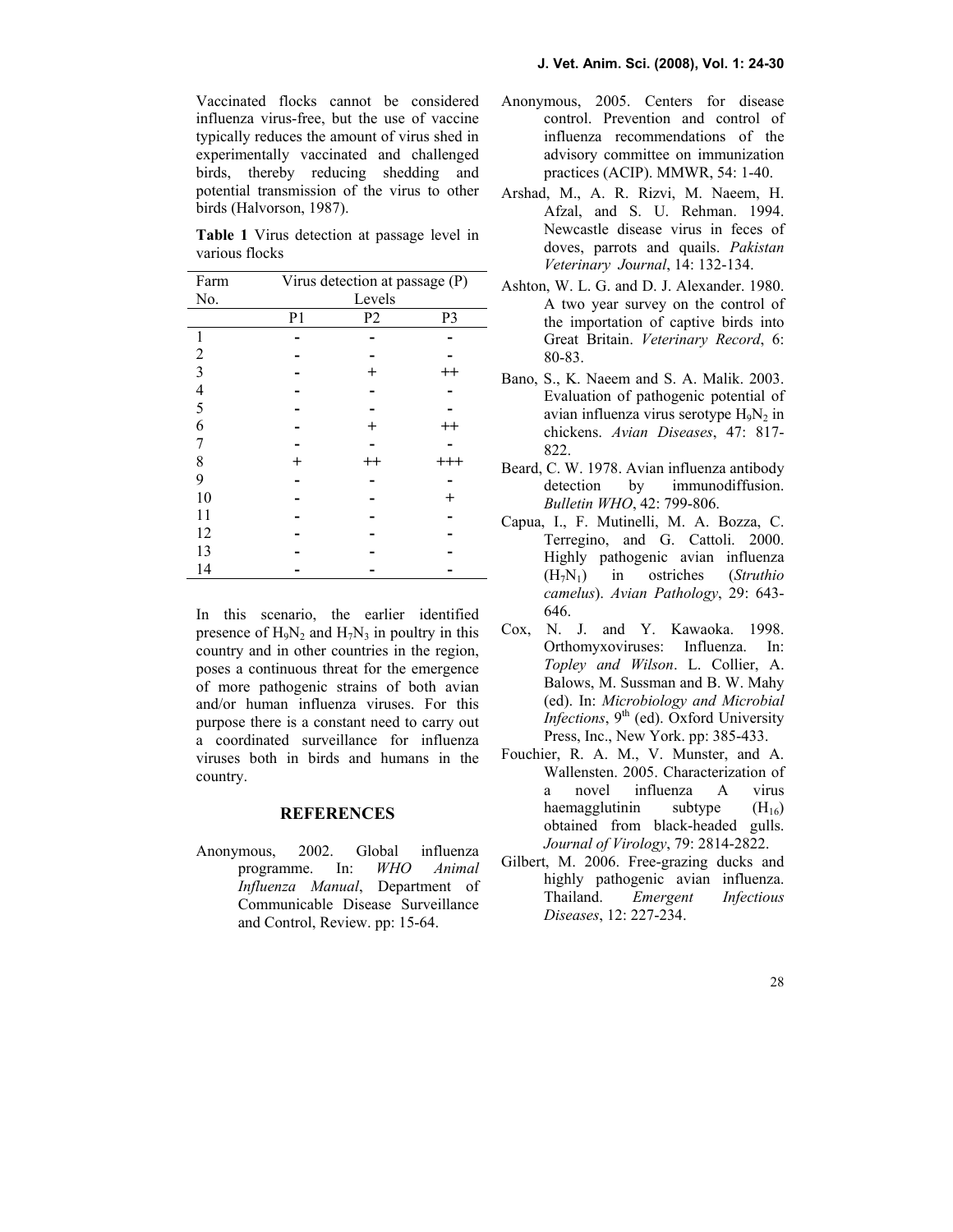- Guo, Y. and X. Cheng. 1999. Seroepidemiological survey for avian  $(H_9N_2)$  virus in humans, chickens, and pigs. Chinese Journal, 30: 105-108.
- Halvorson, D. A. 1987. A Minnesota cooperative control programme. Proceedings of the  $2^{nd}$  International Symposium on Avian Influenza. U.S. Animal Health Association: Richmond. pp: 327-336.
- Halvorson, D. A., V. Sivanandana, and D. Laver. 1992. Influenza in commercial broiler breeder. Avian Diseases, 36: 177-179.
- Halvorson, D. A., D. D. Frame, K. A. J. Friendshuh, and D. P. Shaw. 1998. Outbreaks of low pathogenicity avian influenza in USA. Proceedings of the 4<sup>th</sup> International Symposium on Avian Influenza. US. Animal Health Association: Richmond. pp: 36-46.
- Holmes, E. C., E. Ghedin, N. Miller, J. Taylor, Y. Bao, K. St. George, B. T. Grenfell, S. L. Salzberg, C. M. Fraser, D. J. Lipman, and J. K. Taubenberger. 2005. Whole-genome analysis of human influenza virus reveals multiple persistent lineages and reassortment among recent  $H_3N_2$ viruses. PLoS Biology, 3: 1579-1589.
- Kamps, B. S., C. Hoffmann, and W, Preiser. 2006. In: Influenza report. B. S. Kamps and G. R. Teron (ed). Flying Publisher Paris. pp: 17-47.
- Khawaja, J. Z., K. Naeem, Z. Ahmed, and S. Ahmad. 2005. Surveillance of avian influenza viruses in wild birds in areas adjacent to epicentre of an outbreak in federal capital territory of Pakistan. International Journal of Poultry Science, 4: 39-43.
- Muhammad, K., M. A. Muneer, and T. Yaqub. 1997. Isolation and characterization of avian influenza virus from an outbreak in commercial poultry in Pakistan. Pakistan Veterinary Journal, 17: 6-8.
- Muhammad, K., I. Hussan, A. Riaz, R. Manzoor, and M. A. Sajid. 2001. Isolation and characterization of avian influenza virus (H<sub>9</sub> type) from outbreaks of respiratory syndrome in commercial poultry. Pakistan Journal of Science and Research, 53: 3-4.
- Naeem, K. and M. Hussain. 1995. An outbreak of avian influenza in poultry in Pakistan. Veterinary Record, 137: 438-439.
- Naeem, K., A. Ullah, R. J. Manvell, and D. J. Alexander. 1999. Avian influenza A subtype  $H_9N_2$  in poultry in Pakistan. Veterinary Record, 5: 559-560
- Naeem, K., M. Naurin, S. Rashid, and S. Bano. 2003. Seroprevalence of avian influenza and its relationship with increased mortality and decreased egg production. Avian Pathology, 32: 285- 289.
- Olsen, C. W., A. Karasin, and G. Erickson. 2003. Characterization of a swine-like reassortant  $H_1N_2$  influenza virus isolated from a wild duck in the United States. Virus Research, 93: 115-121.
- Palmer, D. F., M. T. Coleman, W. R. Dowdle, and G. C. Schild. 1975. In: Advanced Laboratory Techniques for Influenza Diagnosis. Immunology Series no. 6, Washington DC, US, Department of Health Education and Welfare. pp: 51-52.
- Rauf, A., M. Ajmal, A. R. Rizvi, M. Naeem, and M. Arshad. 1986. Seroepidemiological survey of ND in doves, parrots and quails. Journal of Animal Health and Production, 6: 49- 55.
- Singh, G., A. P. S. Mangat, and B. S. Gill. 1989. Isolation of newcastle disease virus (Avian paramyxovirus-1) in India. Current Science, 58: 154-155.
- Smith, V. W., W. Coakley, D. Maker, J. S. Mackenzie, and P. A. Lalor. 1980. The serological response of chicken to